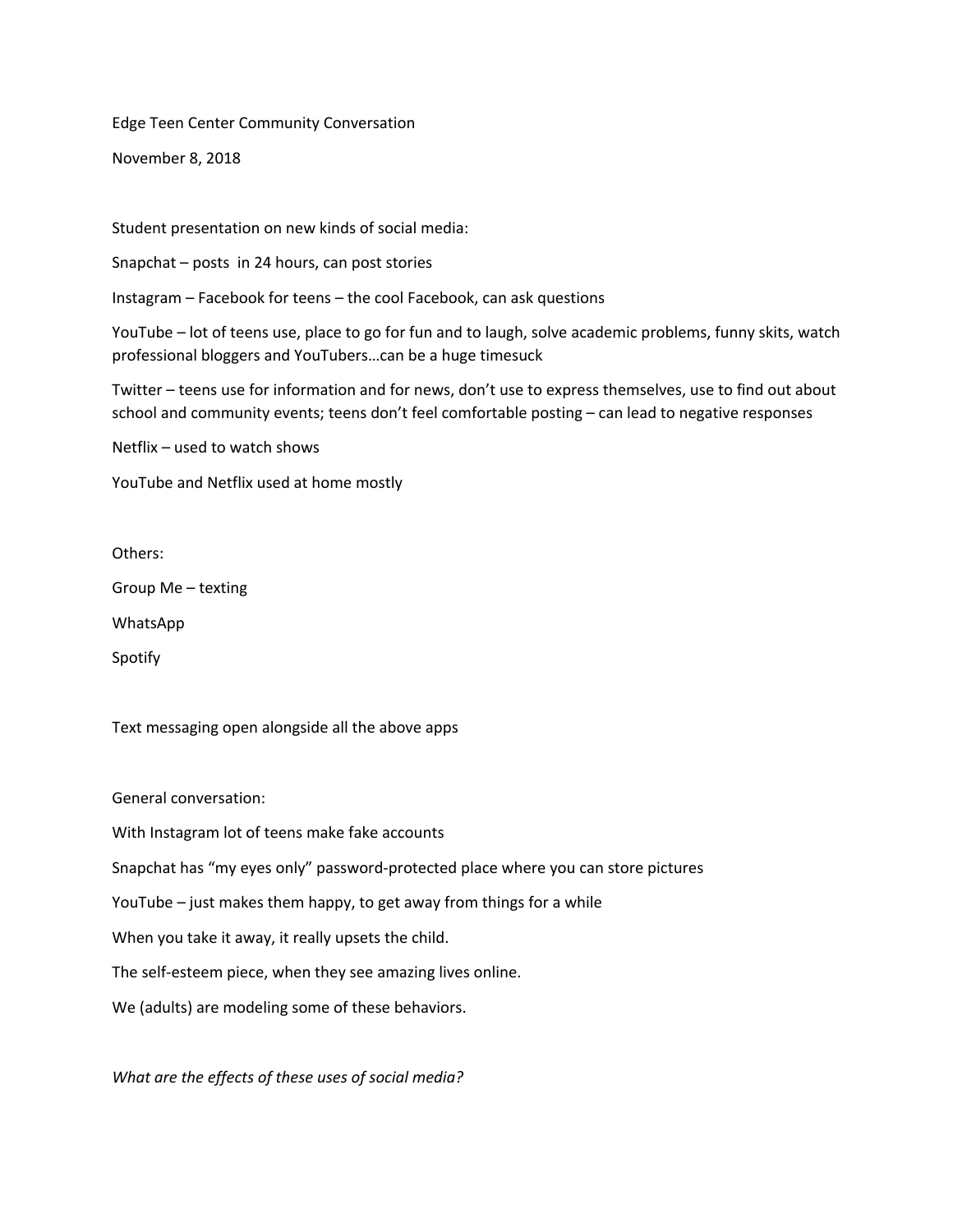Lose social interaction Become too introverted Isolated Taking time away from homework, rest, sleep, family time What you post on social media equals popularity If someone posts a picture and gets 800 likes, they think they're popular And the opposite – feel not popular They don't turn it off when they go home The popularity competition never turns off There are other ways to balance the social media, like parents Sensitivity goes up. If someone doesn't like on your story or picture, kind of hurts you morally People less sensitive. Behind the screen. Keyboard courage. How can parents protect kids? Keep them from feeling like this. Huge trust factor when you let your kids on social media. While informing them of the dangers. How many students get tracked (by parents)? (Many hands go up). How many adults are checking up on your kids' use of social media? (Many hands again.) How many parents have "liked" pictures when checking what's on kids' phones? (Lots of laughter). I feel a lot better after talking to students. They're pretty good about evaluating real risks and what to do about it.

I was reassured that I was not the only psycho mom. My kids don't go to bed with their phones. Left them in the kitchen. Two students said they do the same things.

Heard a lot of teens say they appreciate boundaries.

## *What are you more worried about? What new things are you worried about?*

I can't understand why a kid would do that (send picture while smoking a bong). Students told me it's about popularity.

Child pornography – distributing photos for a "juul" (vaping device) – easier to hide

Porn on internet – they can access anytime they want

The availability and normalizing of it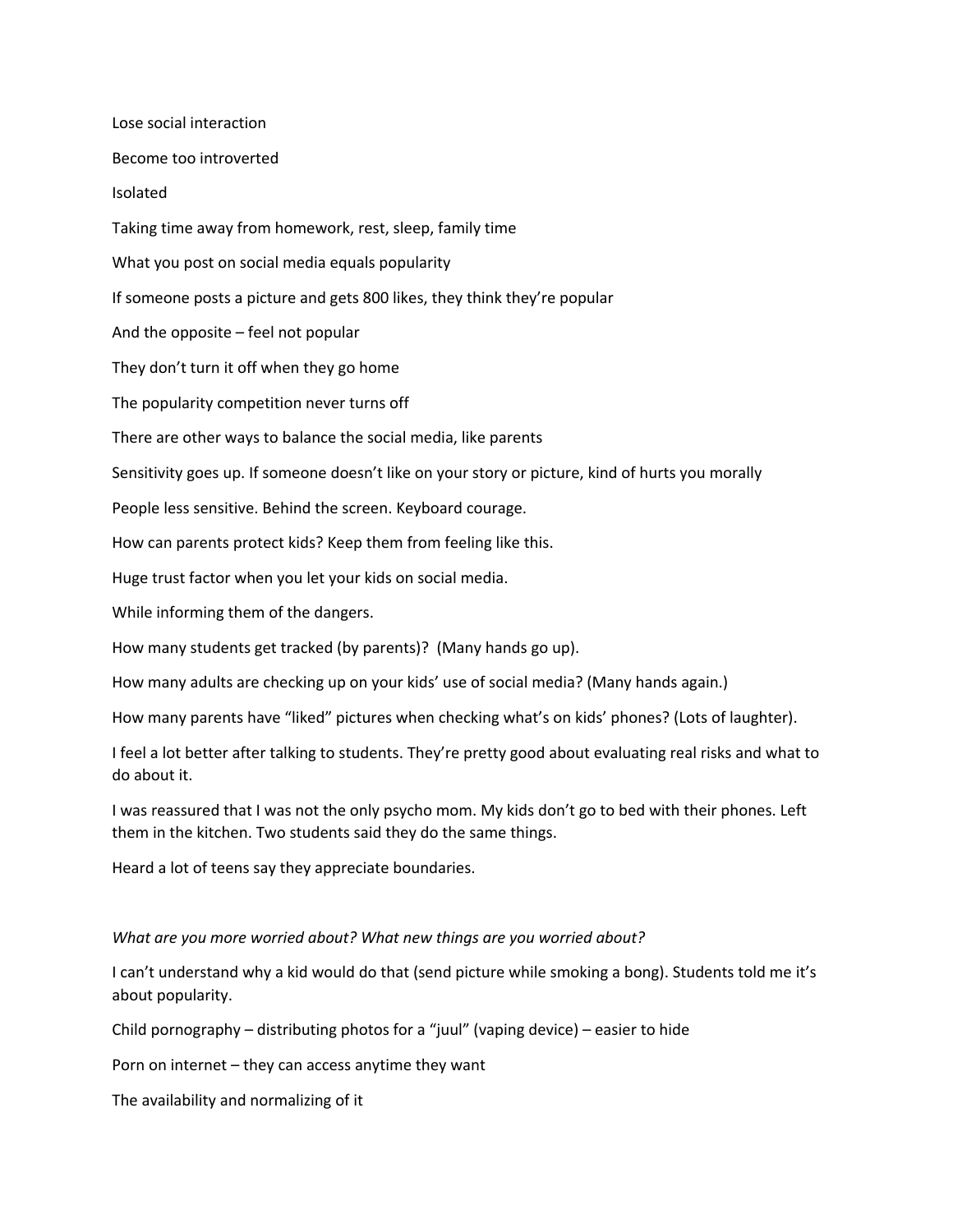A lot of kids with a computer in their in pocket, they're desensitized, "Oh, just another shooting…" People getting sexualized at younger age, like 13-year-olds doing belly dancing in front of webcams Messed-up adults who want to watch Classmates who are curious and watch

## *What are the rules that are placed on you, what are the effects of those rules, what's the reality – what are they doing to get around the rules?*

Majority of students appreciate the rules.

Feel like it keeps me accountable. Hold myself to a higher standard. Not a lot of kids have the benefit of being accountable.

If I posted everything I wanted to, I think my account would be hilarious. But someone for a job or college might not think so.

If you think your parents are at your throat, they're really not. They want to help you.

I'll second that a lot. It's very important to trust your parents.

Being called a snitch is what keeps you from being open and trusting your parents.

Scared to show your parents, so sometimes go to your peer.

Too scared to ask your parents.

Some people have this vision in their parents' brains that they're perfect. Don't want to tell your parents because of that.

*What are the rules vs. reality in class?*

If you want to be on, you are.

All day long every class. That's my reality.

Doesn't have to be hidden.

But not universally true.

Some teachers are on it. But not a lot of others.

Some teachers know and trust you.

It's very teacher specific. Some don't allow it all. Some let you do it.

Tug of war being teachers trying to incorporate technology in class, vs. kids using it for other things.

Loss of productivity.